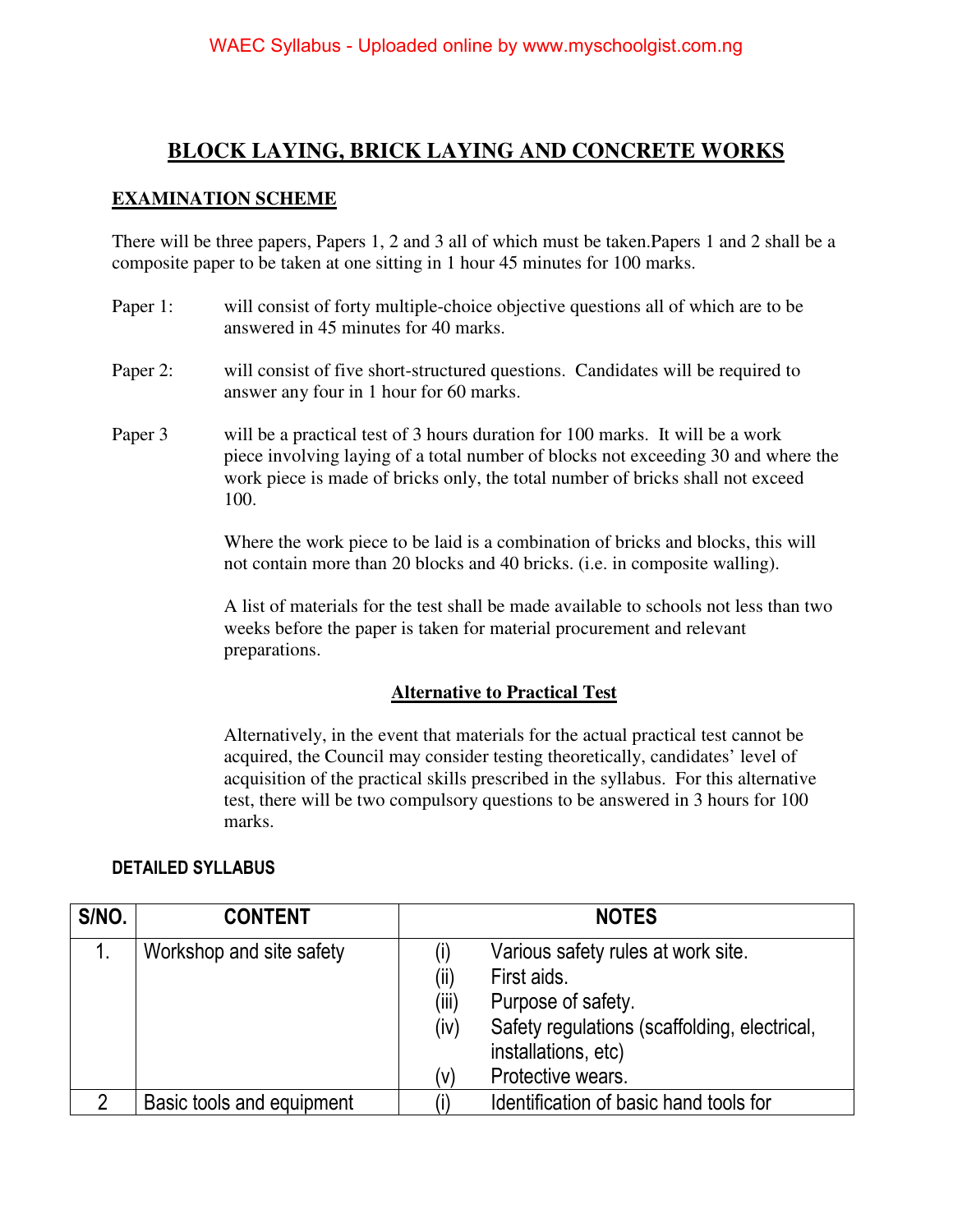|                |                                                                  | (ii)<br>(iii) | blocklaying, bricklaying and concreting<br>including site preparation and levelling tools,<br>finishing tools.<br>Sketching of basic hand tools.<br>Uses of basic hand tools and equipment. |
|----------------|------------------------------------------------------------------|---------------|---------------------------------------------------------------------------------------------------------------------------------------------------------------------------------------------|
|                |                                                                  | (iv)          | Simple maintenance of basic tools and                                                                                                                                                       |
| 3              | Site preparations and setting -                                  | (i)           | equipment.<br>Tools and equipment used for site                                                                                                                                             |
|                | out                                                              |               | preparation.                                                                                                                                                                                |
|                |                                                                  | (ii)          | Clearing of building site.                                                                                                                                                                  |
|                |                                                                  | (iii)         | Methods of setting out.                                                                                                                                                                     |
|                |                                                                  | (iv)          | Setting out tools and materials.                                                                                                                                                            |
| 4.             | Manufacture, application and<br>properties of blocks and bricks. | (i)           | Manufacturing processes of blocks and<br>bricks.                                                                                                                                            |
|                |                                                                  | (ii)          | Types of bricks and blocks                                                                                                                                                                  |
|                |                                                                  | (iii)         | Materials used for blocks and bricks (sand,                                                                                                                                                 |
|                |                                                                  |               | lime, cement, clay, laterite and water).                                                                                                                                                    |
| 5.             | Concreting materials                                             | (i)           | Various constituents of concrete                                                                                                                                                            |
|                |                                                                  | (ii)          | Cement – Types of cement                                                                                                                                                                    |
|                |                                                                  | (iii)         | Definition of Fine and coarse aggregates                                                                                                                                                    |
|                |                                                                  |               | and their differences.                                                                                                                                                                      |
|                |                                                                  | (iv)          | Storage of concrete materials.                                                                                                                                                              |
| 6              | Formwork for construction                                        | (i)           | Functions and functional requirements of                                                                                                                                                    |
|                | work.                                                            |               | formwork.                                                                                                                                                                                   |
|                |                                                                  | (ii)          | Materials used for formwork.                                                                                                                                                                |
|                |                                                                  | (iii)         | Advantages of steel and timber formworks.                                                                                                                                                   |
|                |                                                                  | (iv)          | Construction of formworks for concrete floor                                                                                                                                                |
|                |                                                                  |               | slabs, beams, columns, arches lintels and<br>staircase.                                                                                                                                     |
|                |                                                                  | (v)           | Erection and striking of formworks.                                                                                                                                                         |
|                |                                                                  |               |                                                                                                                                                                                             |
| S/NO.          | <b>CONTENT</b>                                                   |               | <b>NOTES</b>                                                                                                                                                                                |
| $\overline{7}$ | Concreting operations                                            | (i)           | Mix proportions. (Cement - aggregate ratio;<br>water-cement ratio).                                                                                                                         |
|                |                                                                  | (ii)          | Stages in concreting (Batching, mixing,                                                                                                                                                     |
|                |                                                                  |               | transporting, placing, curing).                                                                                                                                                             |
|                |                                                                  | (iii)         | Methods of transporting wet concrete.                                                                                                                                                       |
|                |                                                                  | (iv)          | Testing of concrete.                                                                                                                                                                        |
|                |                                                                  | (v)           | Properties of concrete.                                                                                                                                                                     |
|                |                                                                  | (vi)          | Methods of making construction joints in                                                                                                                                                    |
|                |                                                                  |               | concrete elements. (Beams, columns,                                                                                                                                                         |
|                |                                                                  |               | concrete roofs and slab).                                                                                                                                                                   |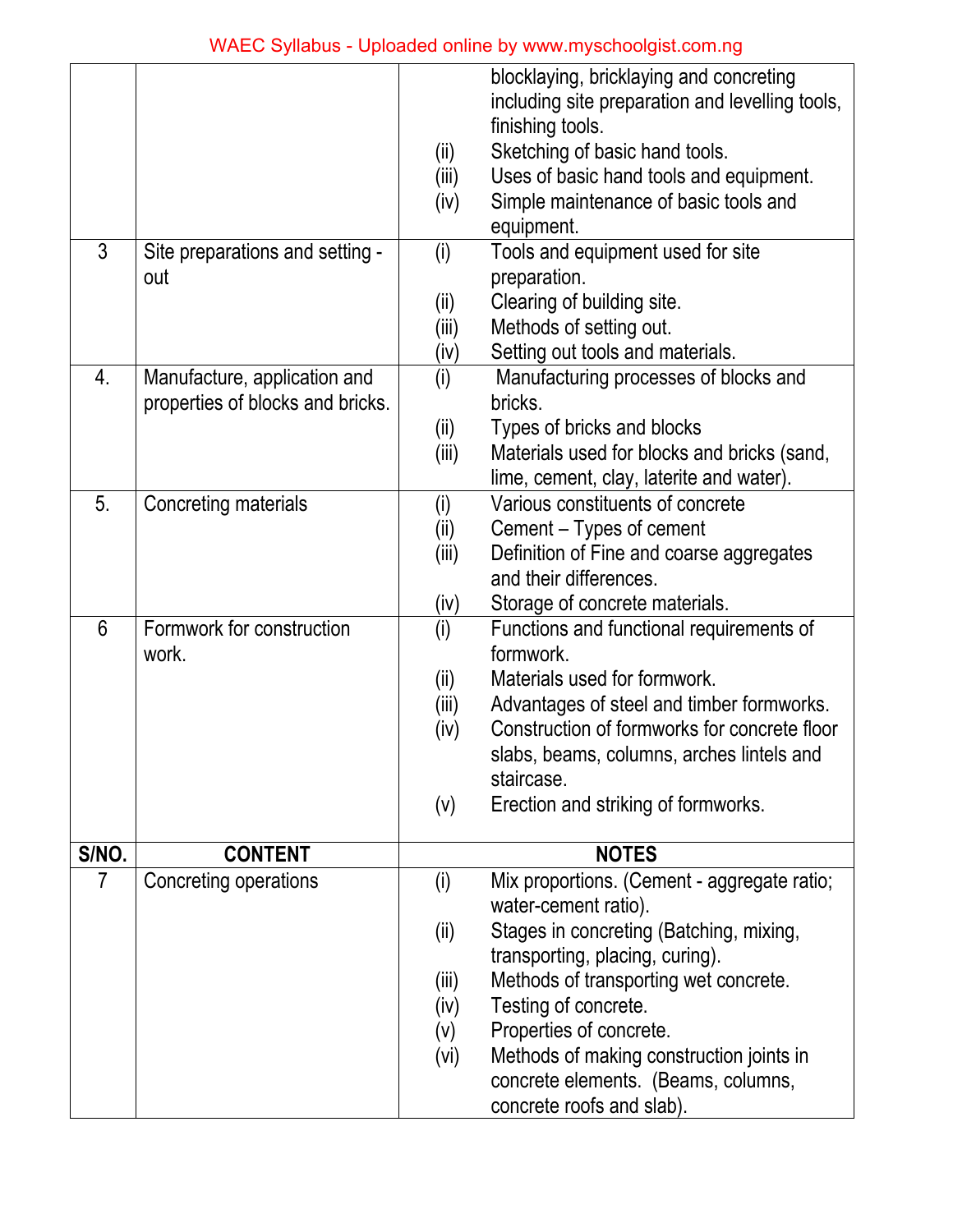|             |                                | (vii)  | Need for concrete reinforcement.                                   |
|-------------|--------------------------------|--------|--------------------------------------------------------------------|
|             |                                | (viii) | Methods of reinforcing concrete elements                           |
|             |                                | (ix)   | Types of steel reinforcement bars.                                 |
|             |                                | (x)    | Casting and curing of concrete structures                          |
|             |                                |        | (in-situ and precast concrete).                                    |
| 8           | Basic principles of            | (i)    | Types of soil.                                                     |
|             | substructure construction work | (i)    | Definitions of site and soil investigation.                        |
|             | including ground floors        | (iii)  | Definitions of bearing capacity of soil.                           |
|             |                                | (iv)   | Definition of foundation, types and uses.                          |
|             |                                | (v)    | Definitions of ground floors, types, uses and<br>construction.     |
|             |                                | (vi)   | Materials for d.p.c. and d.p.m.                                    |
|             |                                | (vii)  | Differences between d.p.c. and d.p.m.                              |
|             |                                | (viii) | Methods of placing and positioning d.p.c. in<br>walls.             |
| 9           | Upper floors                   | (i)    | Functions and types of floors.                                     |
|             |                                | (ii)   | Methods of floor construction.                                     |
|             |                                | (iii)  | Types of flooring and their applications.                          |
|             |                                |        |                                                                    |
| 10          | <b>Walls</b>                   | (i)    | Functions and types of walls.                                      |
|             |                                | (ii)   | Walling materials.                                                 |
|             |                                | (iii)  | Common bonds in brick/block walls.                                 |
|             |                                | (iv)   | Mortar (types, mixing methods and ratios).                         |
|             |                                | (v)    | Differences between pointing and jointing.                         |
|             |                                | (vi)   | Types of pointing and jointing.                                    |
|             |                                |        |                                                                    |
|             |                                |        |                                                                    |
|             |                                |        |                                                                    |
|             |                                |        |                                                                    |
|             |                                |        |                                                                    |
|             | <b>CONTENT</b>                 |        | <b>NOTES</b>                                                       |
| S/NO.<br>11 |                                |        |                                                                    |
|             | Openings in walls.             | (i)    | Functions and types of openings.                                   |
|             |                                | (ii)   | Materials used for lintels, beams, and arches<br>Windows and doors |
|             |                                | (iii)  | - functions and types of windows and doors.                        |
|             |                                |        |                                                                    |
|             |                                |        | - materials for windows and doors.                                 |
|             |                                |        | - methods of fixing.                                               |
|             |                                | (iv)   | Ironmongery for doors and windows.                                 |
| 12          | <b>Stairs construction</b>     | (i)    | Types of stair.                                                    |
|             |                                | (ii)   | Construction of a straight flight stair.                           |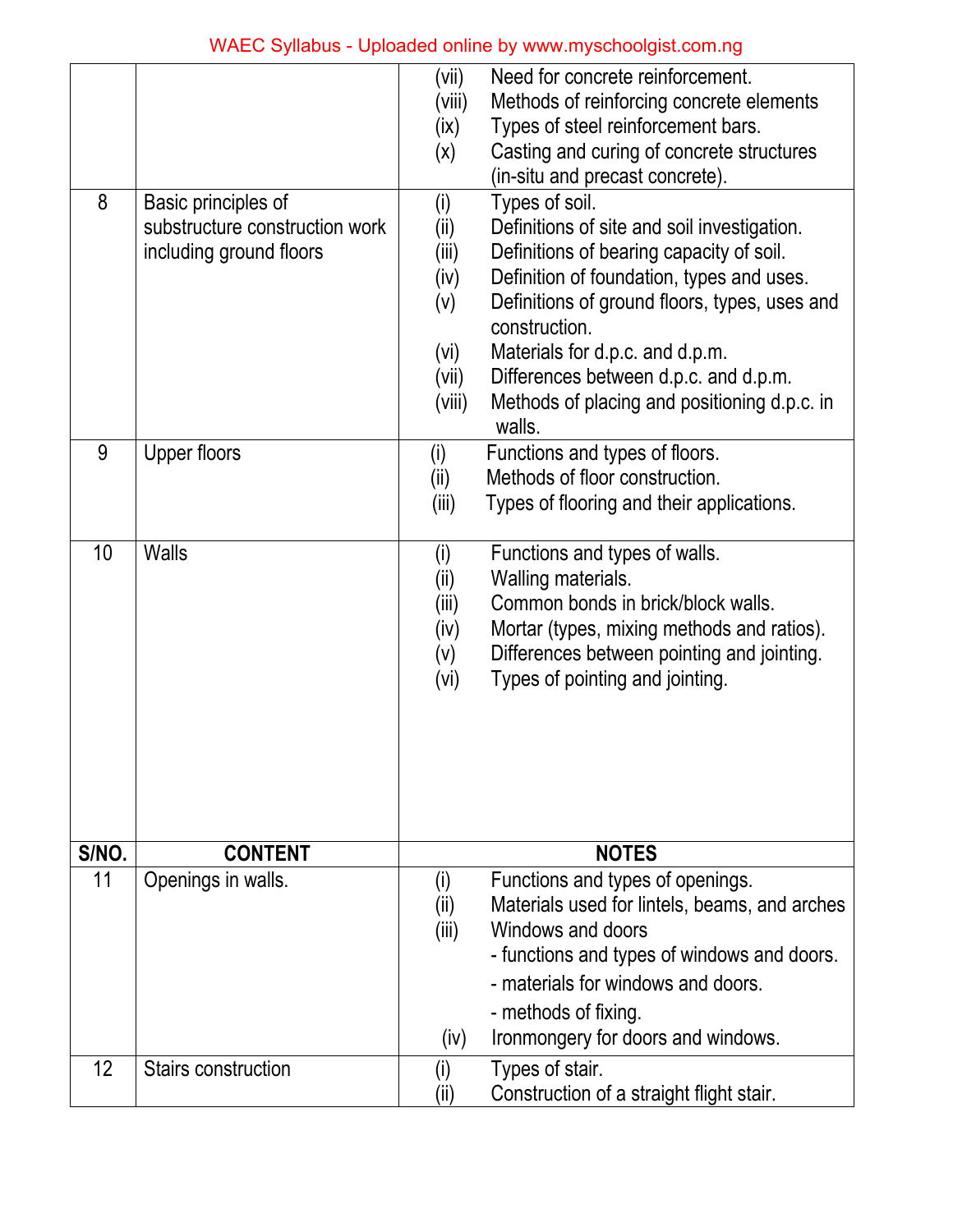| 13 | Scaffold and scaffolding  | (i)   | Types of scaffolds.                         |
|----|---------------------------|-------|---------------------------------------------|
|    |                           | (ii)  | Scaffold components.                        |
|    |                           | (iii) | Hoisting equipment.                         |
|    |                           | (iv)  | Safety regulation.                          |
| 14 | <b>Finishes</b>           | (i)   | Types of finishes.                          |
|    |                           | (ii)  | Types of finishing materials.               |
|    |                           | (iii) | Characteristics of finishing materials.     |
|    |                           | (iv)  | Uses of finishing materials                 |
|    |                           | (v)   | Care and maintenance of finishes.           |
| 15 | Construction of drainage  | (i)   | Principles of good drainage system.         |
|    | system.                   | (ii)  | Types of a drainage system.                 |
|    |                           | (iii) | Differences between a sewer and a drain.    |
|    |                           | (iv)  | Simple sketches of septic-tank; soakaway    |
|    |                           |       | pit, inspection chamber, manhole and        |
|    |                           |       | cesspool.                                   |
|    |                           | (v)   | Surface drainage.                           |
|    |                           | (vi)  | Method of laying drain pipes to a specified |
|    |                           |       | gradient.                                   |
| 16 | <b>Kerbs</b>              | (i)   | Functions and types of kerbs.               |
|    |                           | (i)   | Materials used in production of kerbs.      |
|    |                           | (iii) | Methods of laying precast concrete kerbs.   |
| 17 | Business opportunities in | (i)   | Opportunities in building industry.         |
|    | <b>Building</b>           | (ii)  | Procedures for establishing businesses in   |
|    |                           |       | the industry.                               |
|    |                           | (iii) | Requirements for managing construction      |
|    |                           |       | business                                    |
|    |                           | (iv)  | Estimating the cost of construction jobs.   |
|    |                           | (v)   | Principles and techniques of Book-keeping.  |

## **LIST OF TOOLS AND EQUIPMENT**

- 
- 
- Pointing trowel 3.<br>
Hand trowel 4.
- 
- 

# **TOOLS EQUIPMENT**

- 1. Internal angle trowel 1. A complete set of scaffolding, External angle trowels<br>
External angle trowels<br>
2. Block moulding machines
- 2. External angle trowels 2. Block moulding machines<br>3. Pointing trowel 3. Buckets
	-
- 4. Hand trowel 4. Concrete mixer
- 5. Block axe 5. Concrete vibrator (Poker and clamp-on)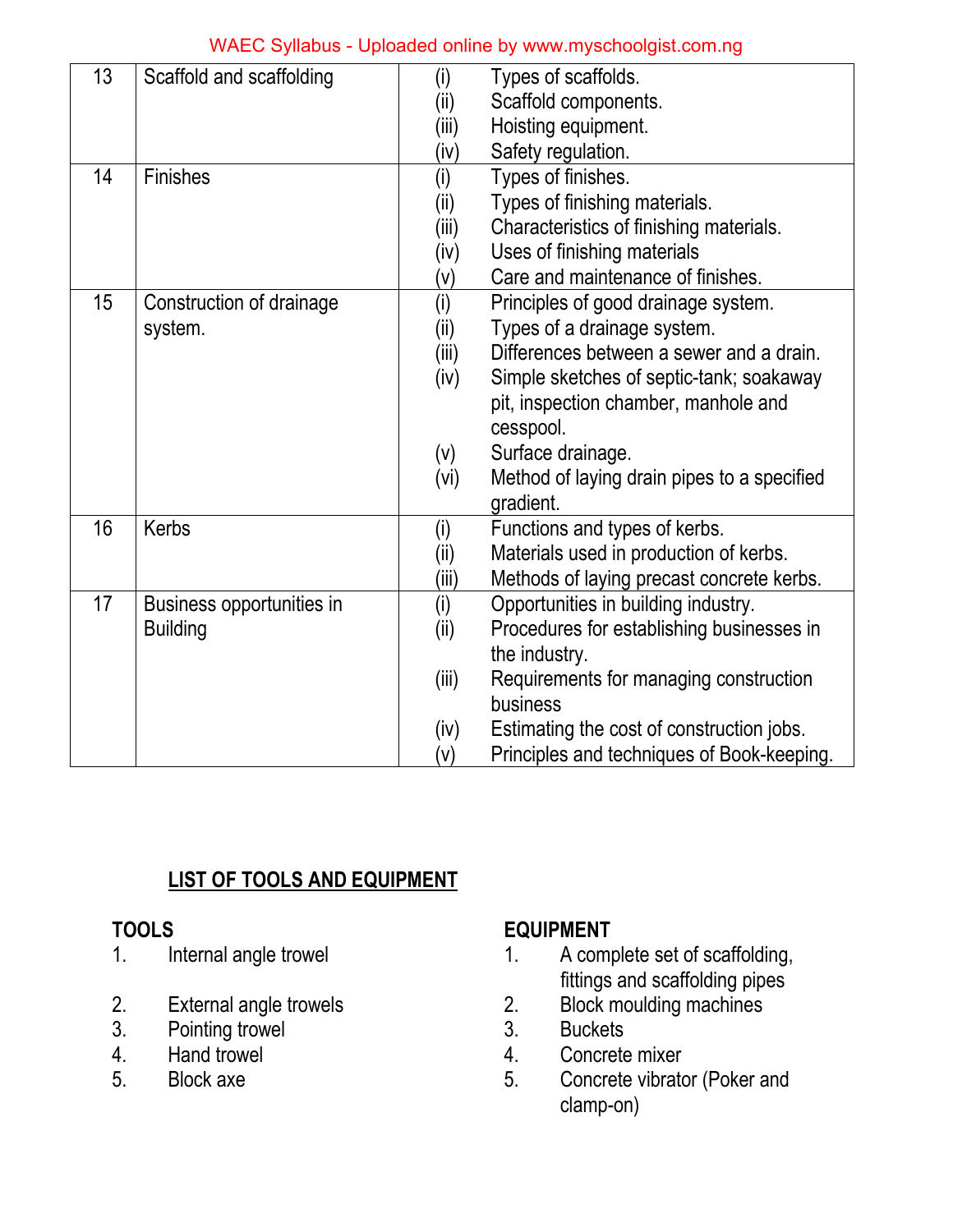- 
- 
- 
- 
- 10. Brick hammer 10. Headpan
- 
- 
- 13. Folding rule 13. Pick axe
- 
- 
- 
- 
- 18. Jointing board/caulking board 18. Terrazzo grinding machine
- 19. Line and pin
- 20. Mason's hand saw
- 21. Metal float
- 22. Plastering trowel<br>23. Plumb rule and be
- 23. Plumb rule and bob<br>24. Builder's line
- Builder's line
- 25. Spade
- 26. Shovel
- 27. Claw hammer<br>28. Gauge lath
- Gauge lath
- 29. Pointing tools<br>30. Pointing trowe
- Pointing trowel
- 31. Range.
- 32. Spirit level.
- 33. Steel square
- 34. Straight edge
- 35. Skutch
- 36. Square and bevel
- 37. Tingle plate
- 38. Wire brush
- 39. Wooden float.

## **SUGGESTED READING LIST**

| S/NO. | <b>TITLE OF BOOK</b>                                         | <b>AUTHOR</b>       | <b>PUBLISHER</b> |
|-------|--------------------------------------------------------------|---------------------|------------------|
|       | Barry's introduction to construction of   Stephen Emmett and |                     | Blackwell        |
|       | <b>Buildings</b>                                             | Christopher A Gorse | Publishing.      |
|       | <b>Building Technology</b>                                   | Ivor H. Seeley      | Palgrave         |

- 6. Boat level 6. Gauge box
	- 7. Bolster 7. Manual hand mould
- 8. Club hammer 6. Hand rammer
- 9. Builders square 9. Hand sieves (various sizes)
	-
- 11. Cold chisel **11.** Cold chisel **11.** Levelling instrument 12. Corner blocks
	- **12.** Measuring tape
		-
- 14. Gauge rod or rule 14. Slump test apparatus.
- 15. Hawk 15. Tyrolean machine
- 16. Joint duster 16. Water hoses and roses
- 17. Jointers **17.** Wheelbarrow.
	-